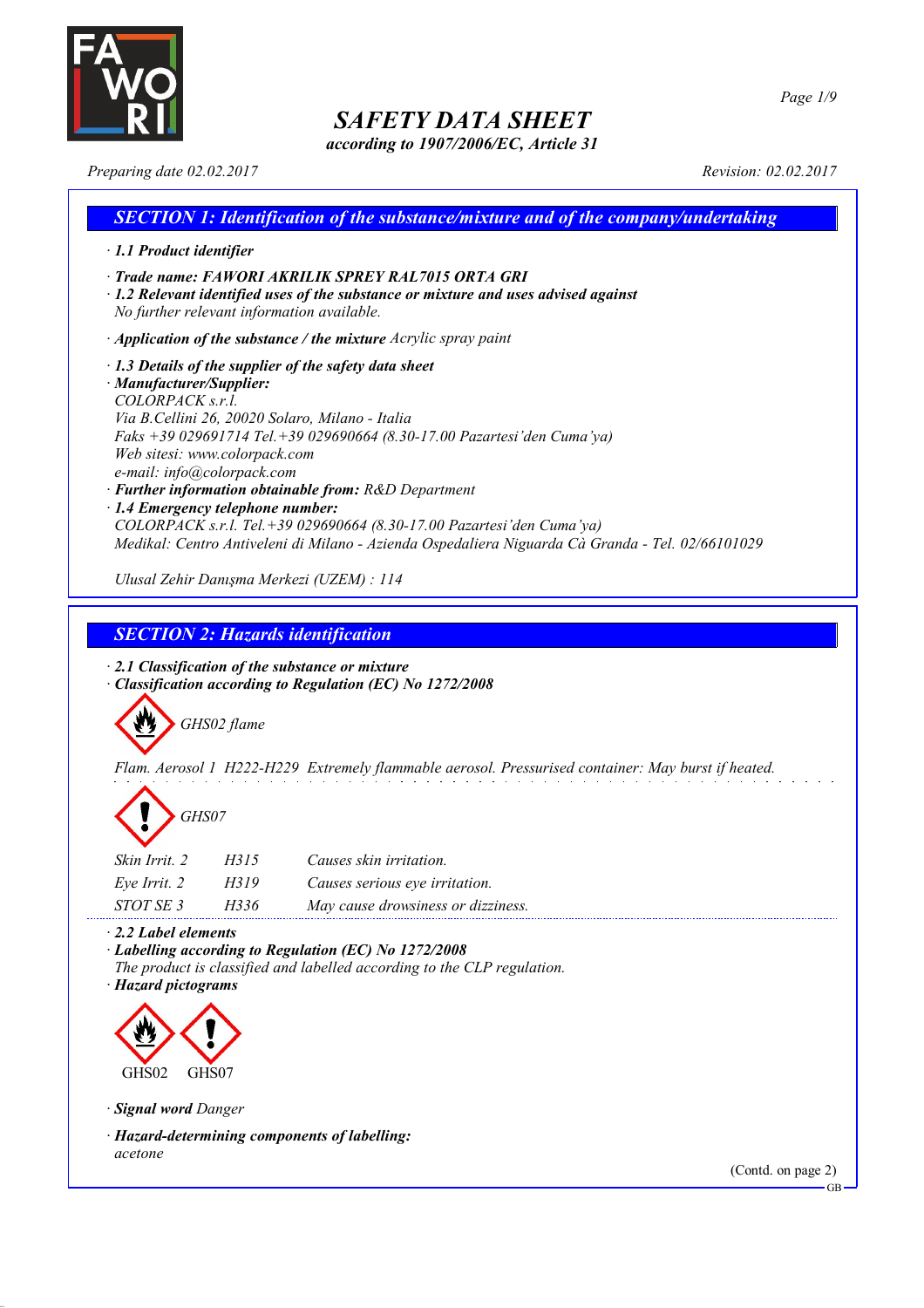*according to 1907/2006/EC, Article 31*

*Preparing date 02.02.2017 Revision: 02.02.2017*

#### *Trade name: FAWORI AKRILIK SPREY RAL7015 ORTA GRI*

(Contd. of page 1) *· Hazard statements H222-H229 Extremely flammable aerosol. Pressurised container: May burst if heated. H315 Causes skin irritation. H319 Causes serious eye irritation. H336 May cause drowsiness or dizziness. · Precautionary statements P101 If medical advice is needed, have product container or label at hand. P102 Keep out of reach of children. P103 Read label before use. P210 Keep away from heat/sparks/open flames/hot surfaces. - No smoking. P251 Pressurized container: Do not pierce or burn, even after use. P305+P351+P338 IF IN EYES: Rinse cautiously with water for several minutes. Remove contact lenses, if present and easy to do. Continue rinsing. P405 Store locked up.*<br>*P410+P412 Protect from sure P410+P412 Protect from sunlight. Do not expose to temperatures exceeding 50 °C/122 °F. P501 Dispose of contents/container in accordance with local/regional/national/international regulations. · Additional information:*

Pressurized container: protect from sunlight and do not expose to temperatures exceeding 50°C. Do not pierce or *burn, even after use.*

Do not spray on a naked flame or any incandescent material. Keep away from sources of ignition - No smoking. *· 2.3 Other hazards*

- *· Results of PBT and vPvB assessment*
- *· PBT: Not applicable.*
- *· vPvB: Not applicable.*

### *SECTION 3: Composition/information on ingredients*

- *· 3.2 Chemical characterisation: Mixtures*
- *· Description:*

| Dangerous components: |                                                                                                                                                                                                  |              |
|-----------------------|--------------------------------------------------------------------------------------------------------------------------------------------------------------------------------------------------|--------------|
|                       | cosolvent                                                                                                                                                                                        | $< 2.5\%$    |
|                       | $\langle \rangle$ Acute Tox. 4, H302; Acute Tox. 4, H312; Acute Tox. 4, H332; Skin Irrit. 2,<br>H315; Eye Irrit. 2, H319                                                                         |              |
| $CAS: 67-64-1$        | acetone                                                                                                                                                                                          | $25 - 50\%$  |
|                       | EINECS: 200-662-2 & Flam. Liq. 2, H225; $\Diamond$ Eye Irrit. 2, H319; STOT SE 3, H336                                                                                                           |              |
| $CAS: 68476-40-4$     | Hydrocarbons, C3-4                                                                                                                                                                               | $25 - 50\%$  |
|                       | EINECS: 270-681-9 & Flam. Gas 1, H220; Press. Gas C, H280                                                                                                                                        |              |
| $CAS: 1330-20-7$      | <i>Xylol, Isomerengemisch (wenn Flammpunkt</i> <21 $^{\circ}$ C)                                                                                                                                 | $10 - 25\%$  |
|                       | $\otimes$ Flam. Lig. 2, H225; $\otimes$ Acute Tox. 4, H312; Acute Tox. 4, H332; Skin Irrit.<br>2. H315                                                                                           |              |
| $CAS: 123-86-4$       | n-butyl acetate                                                                                                                                                                                  | $2.5 - 10\%$ |
|                       | EINECS: 204-658-1 & Flam. Liq. 3, H226; STOT SE 3, H336                                                                                                                                          |              |
| $CAS: 110-82-7$       | cyclohexane                                                                                                                                                                                      | $< 2.5\%$    |
|                       | EINECS: 203-806-2 $\otimes$ Flam. Liq. 2, H225; $\otimes$ Asp. Tox. 1, H304; $\otimes$ Aquatic Acute 1, H400;<br>Aquatic Chronic 1, H410; $\langle \rangle$ Skin Irrit. 2, H315; STOT SE 3, H336 |              |
|                       | Additional information: For the wording of the listed risk phrases refer to section 16.                                                                                                          | GB           |

(Contd. on page 3)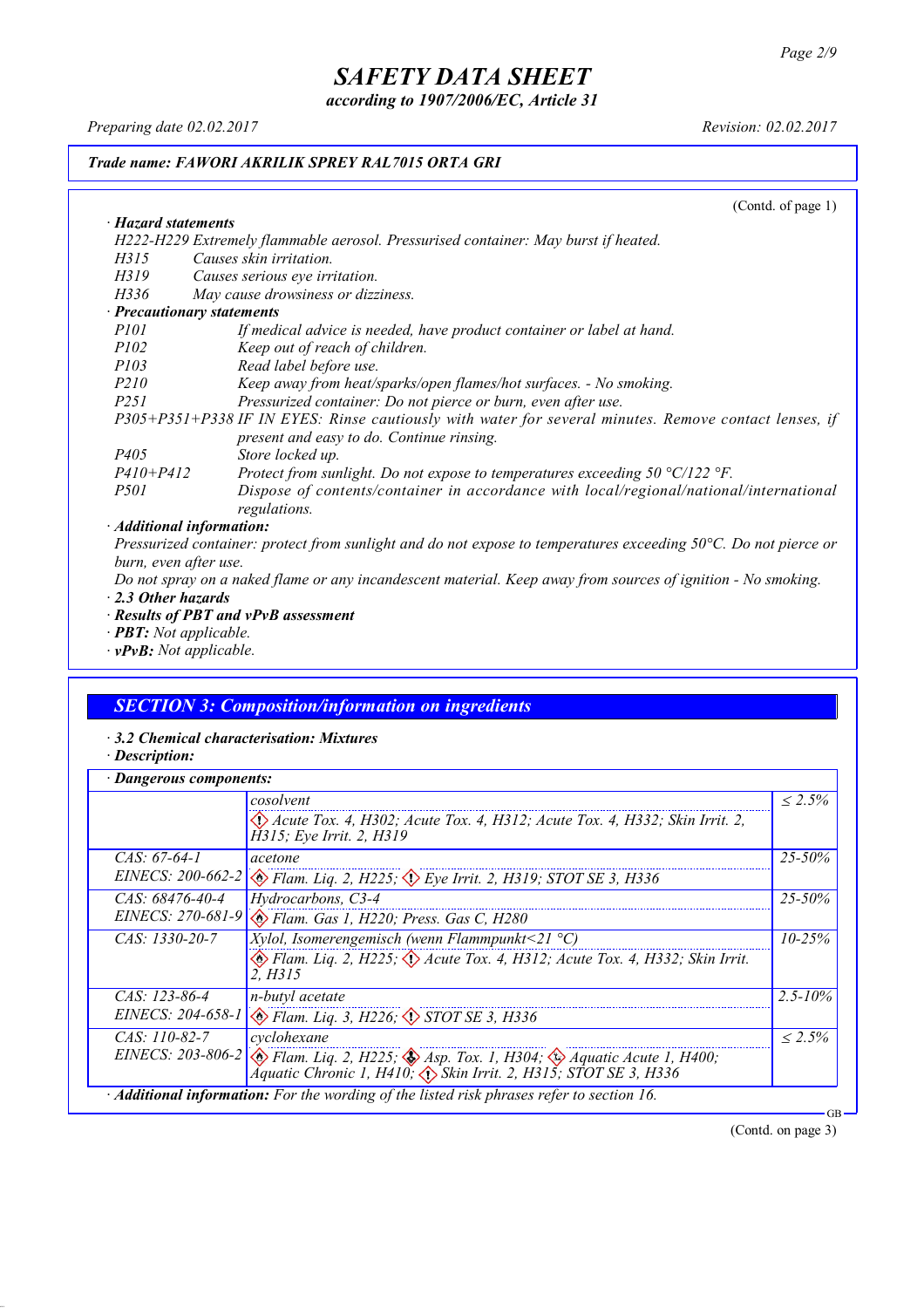*according to 1907/2006/EC, Article 31*

*Preparing date 02.02.2017 Revision: 02.02.2017*

#### *Trade name: FAWORI AKRILIK SPREY RAL7015 ORTA GRI*

(Contd. of page 2)

#### *SECTION 4: First aid measures*

*· 4.1 Description of first aid measures*

*· General information:*

Symptoms of poisoning may even occur after several hours; therefore medical observation for at least 48 hours *after the accident.*

*· After inhalation:*

*Supply fresh air. If required, provide artificial respiration. Keep patient warm. Consult doctor if symptoms persist.*

*In case of unconsciousness place patient stably in side position for transportation.*

- *· After skin contact: Immediately rinse with water.*
- *· After eye contact:*

*Rinse opened eye for several minutes under running water. If symptoms persist, consult a doctor.*

*· After swallowing: If symptoms persist consult doctor.*

*· 4.2 Most important symptoms and effects, both acute and delayed No further relevant information available.*

*· 4.3 Indication of any immediate medical attention and special treatment needed*

*No further relevant information available.*

### *SECTION 5: Firefighting measures*

- *· 5.1 Extinguishing media*
- *· Suitable extinguishing agents: CO2, sand, extinguishing powder. Do not use water.*
- *· For safety reasons unsuitable extinguishing agents: Water with full jet*
- *· 5.2 Special hazards arising from the substance or mixture No further relevant information available.*
- *· 5.3 Advice for firefighters*
- *· Protective equipment: Mouth respiratory protective device.*

### *SECTION 6: Accidental release measures*

*· 6.1 Personal precautions, protective equipment and emergency procedures Wear protective equipment. Keep unprotected persons away.*

*· 6.2 Environmental precautions: Do not allow to enter sewers/ surface or ground water.*

*· 6.3 Methods and material for containment and cleaning up:*

*Dispose contaminated material as waste according to item 13. Ensure adequate ventilation.*

*Do not flush with water or aqueous cleansing agents*

- *· 6.4 Reference to other sections*
- *See Section 7 for information on safe handling.*

*See Section 8 for information on personal protection equipment.*

*See Section 13 for disposal information.*

#### *SECTION 7: Handling and storage*

*· 7.1 Precautions for safe handling*

*Ensure good ventilation/exhaustion at the workplace.*

*Open and handle receptacle with care.*

*· Information about fire - and explosion protection: Keep ignition sources away - Do not smoke.*

*Protect against electrostatic charges.*

(Contd. on page 4)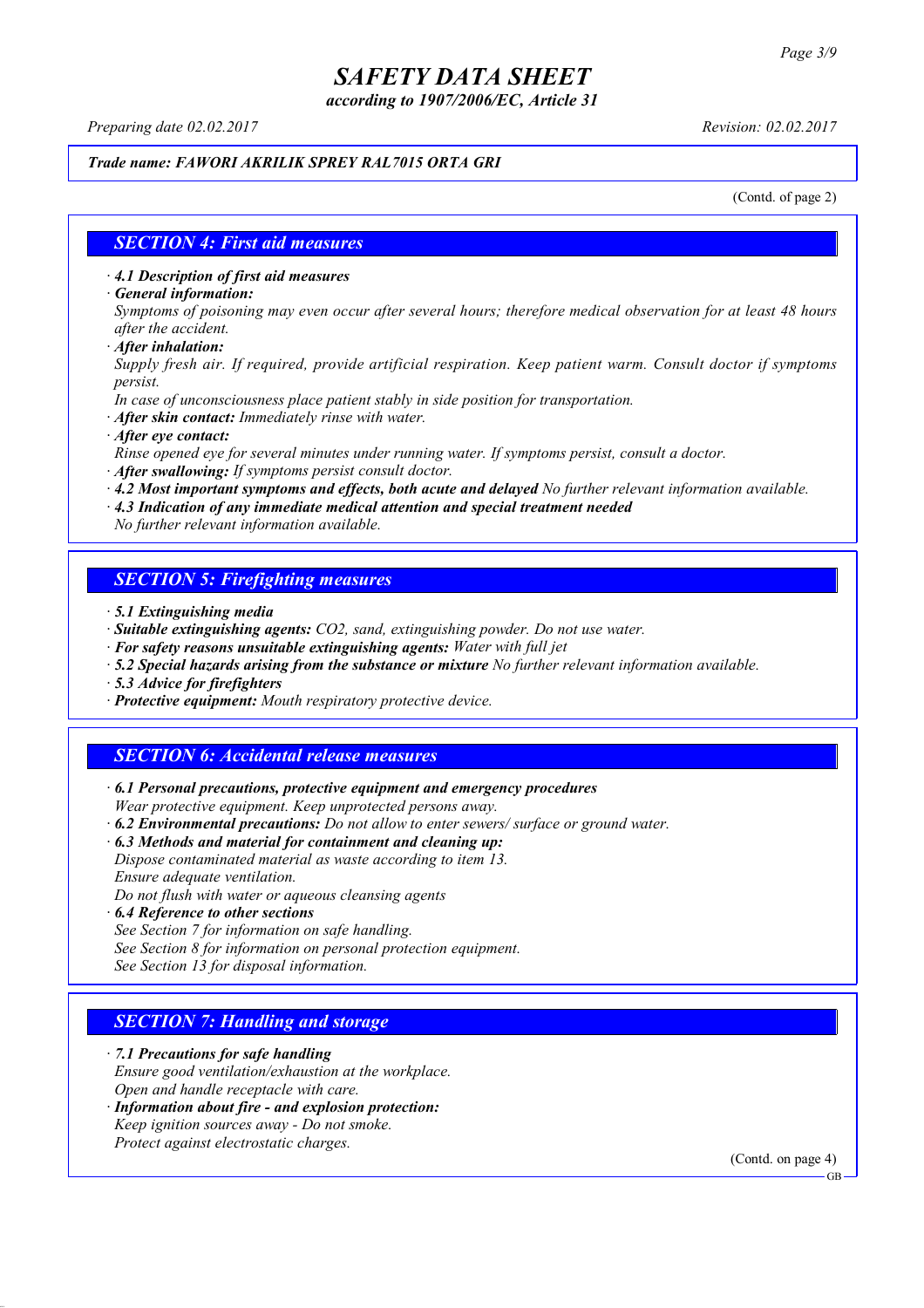*according to 1907/2006/EC, Article 31*

*Preparing date 02.02.2017 Revision: 02.02.2017*

## *Trade name: FAWORI AKRILIK SPREY RAL7015 ORTA GRI*

(Contd. of page 3) *Pressurised container: protect from sunlight and do not expose to temperatures exceeding 50 °C, i.e. electric lights. Do not pierce or burn, even after use. Do not spray onto a naked flame or any incandescent material.*

- *· 7.2 Conditions for safe storage, including any incompatibilities · Storage:*
- *· Requirements to be met by storerooms and receptacles: Store in a cool location. Observe official regulations on storing packagings with pressurised containers.*
- *· Information about storage in one common storage facility: Not required. · Further information about storage conditions: Keep container tightly sealed. Do not seal receptacle gas tight. Store in cool, dry conditions in well sealed receptacles. Protect from heat and direct sunlight.*

*· 7.3 Specific end use(s) No further relevant information available.*

## *SECTION 8: Exposure controls/personal protection*

*· Additional information about design of technical facilities: No further data; see item 7.*

| 8.1 Control parameters                                                                                                   |  |  |
|--------------------------------------------------------------------------------------------------------------------------|--|--|
| · Ingredients with limit values that require monitoring at the workplace:                                                |  |  |
| $67-64-1$ acetone                                                                                                        |  |  |
| WEL Short-term value: $3620$ mg/m <sup>3</sup> , 1500 ppm<br>Long-term value: 1210 mg/m <sup>3</sup> , 500 ppm           |  |  |
| 1330-20-7 Xylol, Isomerengemisch (wenn Flammpunkt<21 $^{\circ}$ C)                                                       |  |  |
| WEL Short-term value: $441$ mg/m <sup>3</sup> , 100 ppm<br>Long-term value: $220$ mg/m <sup>3</sup> , 50 ppm<br>Sk, BMGV |  |  |
| 123-86-4 n-butyl acetate                                                                                                 |  |  |
| WEL Short-term value: 966 mg/m <sup>3</sup> , 200 ppm<br>Long-term value: $724$ mg/m <sup>3</sup> , 150 ppm              |  |  |
| 111-76-2 2-Butoxyethanol                                                                                                 |  |  |
| WEL Short-term value: 246 mg/m <sup>3</sup> , 50 ppm<br>Long-term value: $123$ mg/m <sup>3</sup> , 25 ppm<br>Sk, BMGV    |  |  |
| · Ingredients with biological limit values:                                                                              |  |  |
| 1330-20-7 Xylol, Isomerengemisch (wenn Flammpunkt<21 $^{\circ}$ C)                                                       |  |  |
| BMGV 650 mmol/mol creatinine<br>Medium: urine<br>Sampling time: post shift<br>Parameter: methyl hippuric acid            |  |  |
| 111-76-2 2-Butoxyethanol                                                                                                 |  |  |
| $BMGV$ 240 mmol/mol creatinine<br>Medium: urine<br>Sampling time: post shift<br>Parameter: butoxyacetic acid             |  |  |
| · Additional information: The lists valid during the making were used as basis.<br>$\alpha$                              |  |  |

(Contd. on page 5)

GB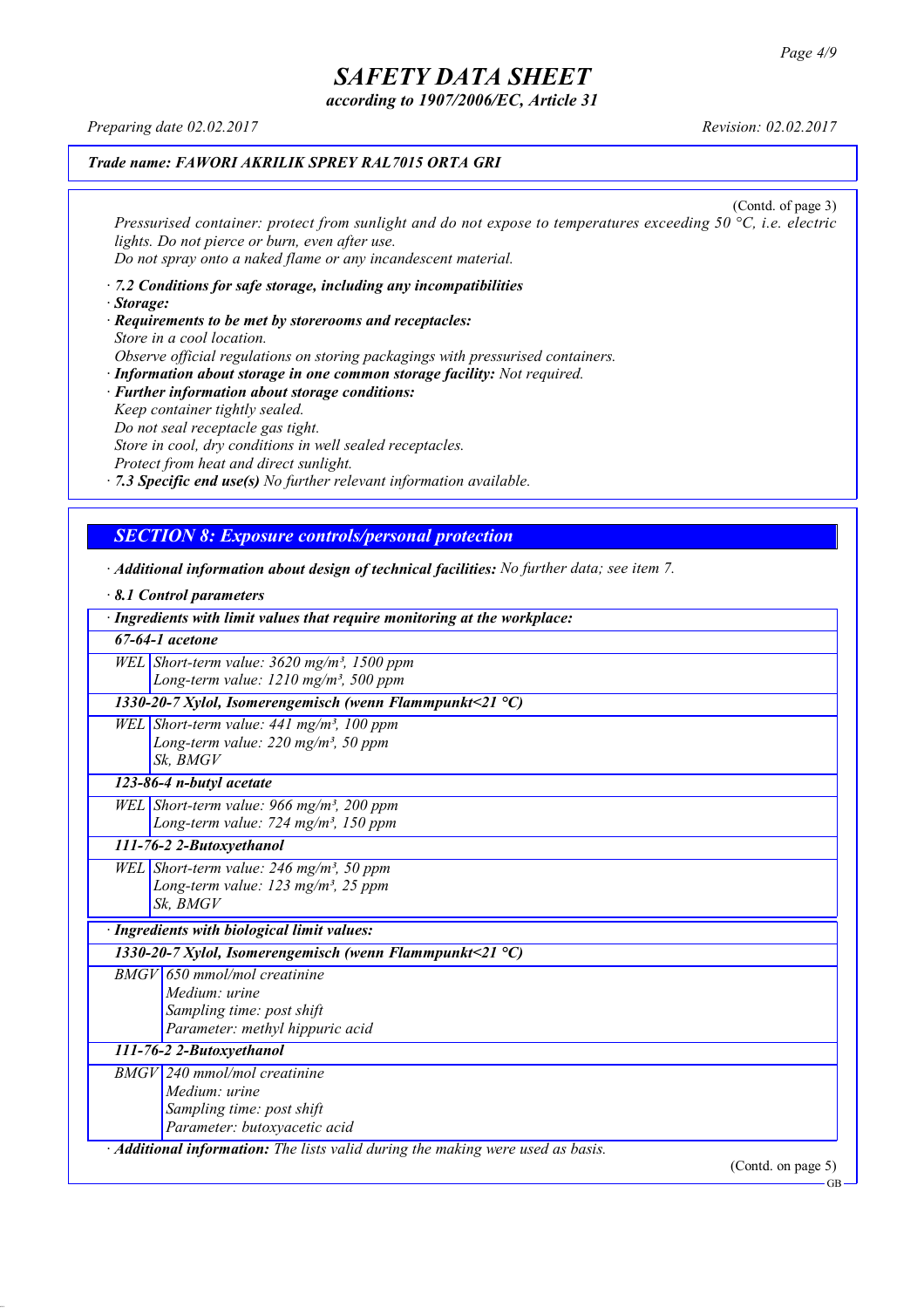*according to 1907/2006/EC, Article 31*

*Preparing date 02.02.2017 Revision: 02.02.2017*

#### *Trade name: FAWORI AKRILIK SPREY RAL7015 ORTA GRI*

(Contd. of page 4)

*· 8.2 Exposure controls*

- *· Personal protective equipment:*
- *· General protective and hygienic measures:*

*Keep away from foodstuffs, beverages and feed. Immediately remove all soiled and contaminated clothing Wash hands before breaks and at the end of work. Avoid contact with the eyes.*

*Avoid contact with the eyes and skin.*

#### *· Respiratory protection:*

In case of brief exposure or low pollution use respiratory filter device. In case of intensive or longer exposure use *self-contained respiratory protective device.*

*· Protection of hands:*



*Protective gloves*

*The glove material has to be impermeable and resistant to the product/ the substance/ the preparation.* Due to missing tests no recommendation to the glove material can be given for the product/ the preparation/ the *chemical mixture.*

Selection of the glove material on consideration of the penetration times, rates of diffusion and the degradation *· Material of gloves*

The selection of the suitable gloves does not only depend on the material, but also on further marks of quality and *varies from manufacturer to manufacturer. As the product is a preparation of several substances, the resistance* of the glove material can not be calculated in advance and has therefore to be checked prior to the application.

*· Penetration time of glove material*

The exact break trough time has to be found out by the manufacturer of the protective gloves and has to be *observed.*

*· Eye protection:*



*Tightly sealed goggles*

| $\cdot$ 9.1 Information on basic physical and chemical properties<br><b>General Information</b> |                                    |  |
|-------------------------------------------------------------------------------------------------|------------------------------------|--|
| $\cdot$ Appearance:                                                                             |                                    |  |
| Form:                                                                                           | Aerosol                            |  |
| Colour:                                                                                         | According to product specification |  |
| · Odour:                                                                                        | Characteristic                     |  |
| $\cdot$ Change in condition                                                                     |                                    |  |
| <b>Boiling point/Boiling range:</b>                                                             | Not applicable, as aerosol.        |  |
| · Flash point:                                                                                  | $\leq$ 0 °C                        |  |
| · Ignition temperature:                                                                         | $>$ 400 °C                         |  |
| · Danger of explosion:                                                                          | Not determined.                    |  |
| · Explosion limits:                                                                             |                                    |  |
| Lower:                                                                                          | 1.8 Vol $\%$                       |  |

GB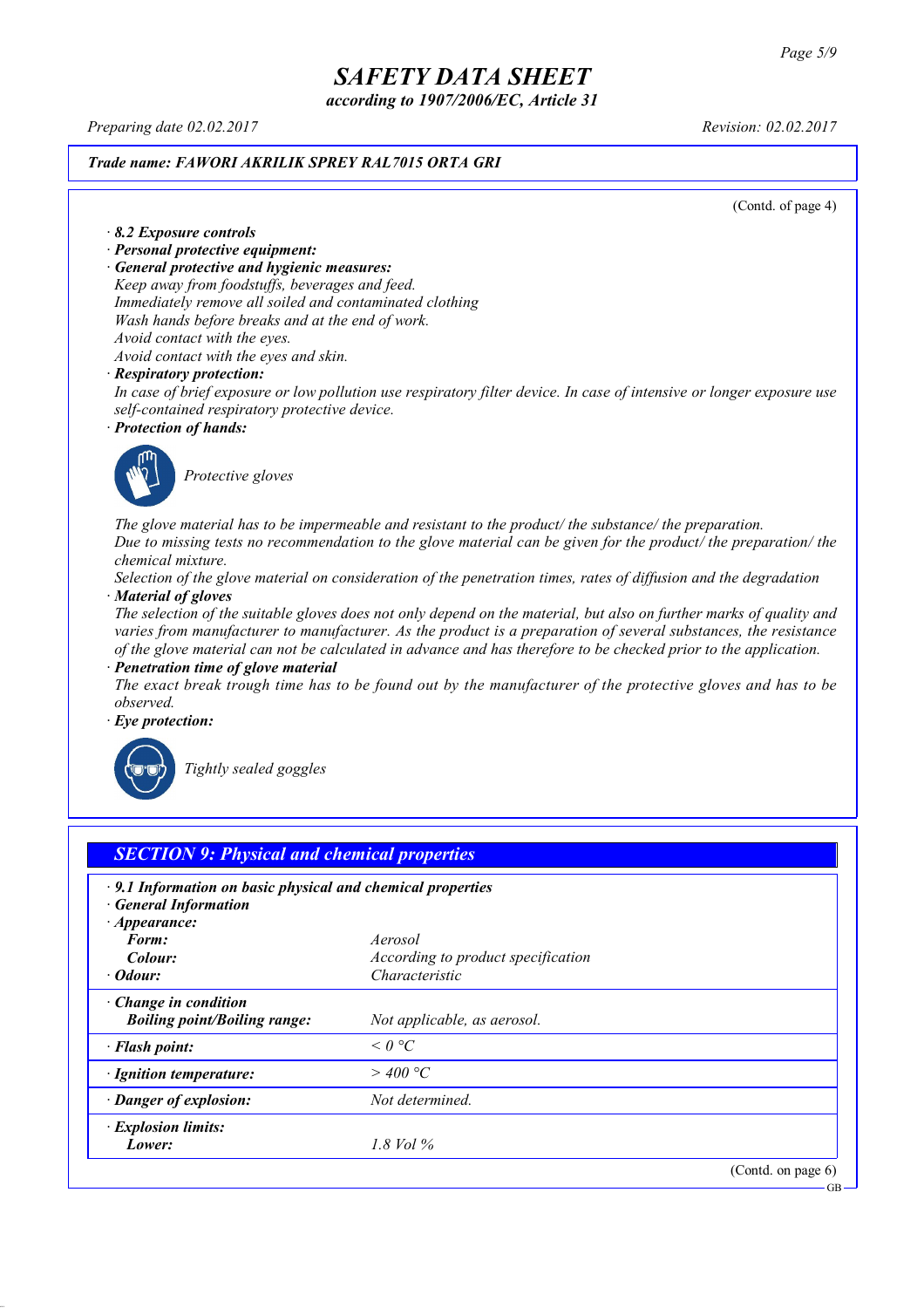*according to 1907/2006/EC, Article 31*

*Preparing date 02.02.2017 Revision: 02.02.2017*

#### *Trade name: FAWORI AKRILIK SPREY RAL7015 ORTA GRI*

|                                                                 |                                                             | (Contd. of page 5) |
|-----------------------------------------------------------------|-------------------------------------------------------------|--------------------|
| Upper:                                                          | 9.5 Vol $\%$                                                |                    |
| $\cdot$ Vapour pressure at 20 °C:                               | $4.5\,bar$                                                  |                    |
| $\cdot$ Density at 20 °C:<br>$\cdot$ Vapour density at 20 °C    | $0.95$ g/cm <sup>3</sup><br>$>l$ g/cm <sup>3</sup> (hava=1) |                    |
| · Solubility in / Miscibility with<br>water:                    | Partly miscible.                                            |                    |
| · Partition coefficient (n-octanol/water): Not determined.      |                                                             |                    |
| $\cdot$ <i>Viscosity:</i><br>Kinematic:                         | Not determined.                                             |                    |
| Solvent content:<br>$VOC$ (EC)<br>$\cdot$ 9.2 Other information | $600$ g/l<br>No further relevant information available.     |                    |

### *SECTION 10: Stability and reactivity*

*· 10.1 Reactivity*

- *· 10.2 Chemical stability*
- *· Thermal decomposition / conditions to be avoided: No decomposition if used according to specifications.*
- *· 10.3 Possibility of hazardous reactions No dangerous reactions known.*
- *· 10.4 Conditions to avoid No further relevant information available.*
- *· 10.5 Incompatible materials: No further relevant information available.*
- *· 10.6 Hazardous decomposition products: No dangerous decomposition products known.*

## *SECTION 11: Toxicological information*

*· 11.1 Information on toxicological effects*

*· Acute toxicity:*

*· LD/LC50 values relevant for classification:*

*110-82-7 cyclohexane*

*Oral LD50 12705 mg/kg (rat)*

- *· Primary irritant effect:*
- *· on the skin: No irritant effect.*
- *· on the eye: Irritating effect.*
- *· Sensitisation: No sensitising effects known.*
- *· Additional toxicological information:*

*The product shows the following dangers according to the calculation method of the General EU Classification Guidelines for Preparations as issued in the latest version:*

*Harmful Irritant*

### *SECTION 12: Ecological information*

*· 12.1 Toxicity*

- *· Aquatic toxicity: No further relevant information available.*
- *· 12.2 Persistence and degradability No further relevant information available.*
- *· 12.3 Bioaccumulative potential No further relevant information available.*

(Contd. on page 7) **GB**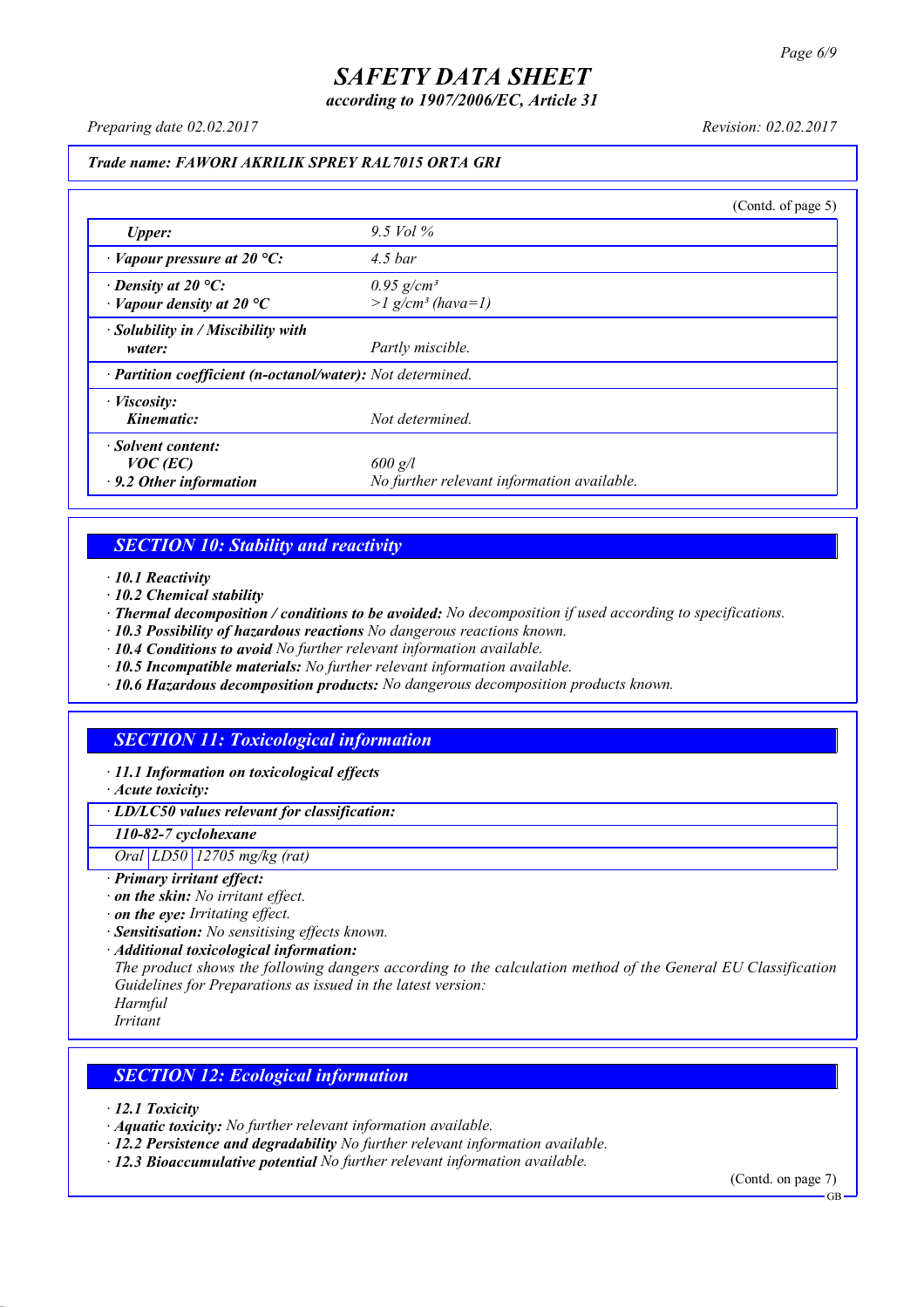*according to 1907/2006/EC, Article 31*

*Preparing date 02.02.2017 Revision: 02.02.2017*

## *Trade name: FAWORI AKRILIK SPREY RAL7015 ORTA GRI*

(Contd. of page 6)

*· 12.4 Mobility in soil No further relevant information available.*

*· Additional ecological information:*

*· General notes:*

*Water hazard class 1 (German Regulation) (Self-assessment): slightly hazardous for water*

Do not allow undiluted product or large quantities of it to reach ground water, water course or sewage system.

## *· 12.5 Results of PBT and vPvB assessment*

*· PBT: Not applicable.*

*· vPvB: Not applicable.*

*· 12.6 Other adverse effects No further relevant information available.*

#### *SECTION 13: Disposal considerations*

*· 13.1 Waste treatment methods*

*· Recommendation*

*Must not be disposed together with household garbage. Do not allow product to reach sewage system.*

*· Uncleaned packaging:*

*· Recommendation: Disposal must be made according to official regulations.*

| <b>SECTION 14: Transport information</b> |                             |                    |
|------------------------------------------|-----------------------------|--------------------|
| $\cdot$ 14.1 UN-Number                   |                             |                    |
| ADR, IMDG, IATA                          | UN1950                      |                    |
| $\cdot$ 14.2 UN proper shipping name     |                             |                    |
| $·$ <i>ADR</i>                           | 1950 AEROSOLS               |                    |
| $\cdot$ IMDG                             | <b>AEROSOLS</b>             |                    |
| $\cdot$ IATA                             | AEROSOLS, flammable         |                    |
| · 14.3 Transport hazard class(es)        |                             |                    |
| $·$ <i>ADR</i>                           |                             |                    |
|                                          |                             |                    |
| · Class                                  | 5F Gases.<br>$\overline{2}$ |                    |
| $-Label$                                 | 21                          |                    |
| $\cdot$ IMDG, IATA                       |                             |                    |
|                                          |                             |                    |
| · Class                                  | 2.1                         |                    |
| $\cdot$ Label                            | 2.1                         |                    |
| · 14.4 Packing group                     |                             |                    |
| ADR, IMDG, IATA                          | Void                        |                    |
| · 14.5 Environmental hazards:            |                             |                    |
| · Marine pollutant:                      | N <sub>o</sub>              |                    |
| · 14.6 Special precautions for user      | Warning: Gases.             |                    |
|                                          |                             | (Contd. on page 8) |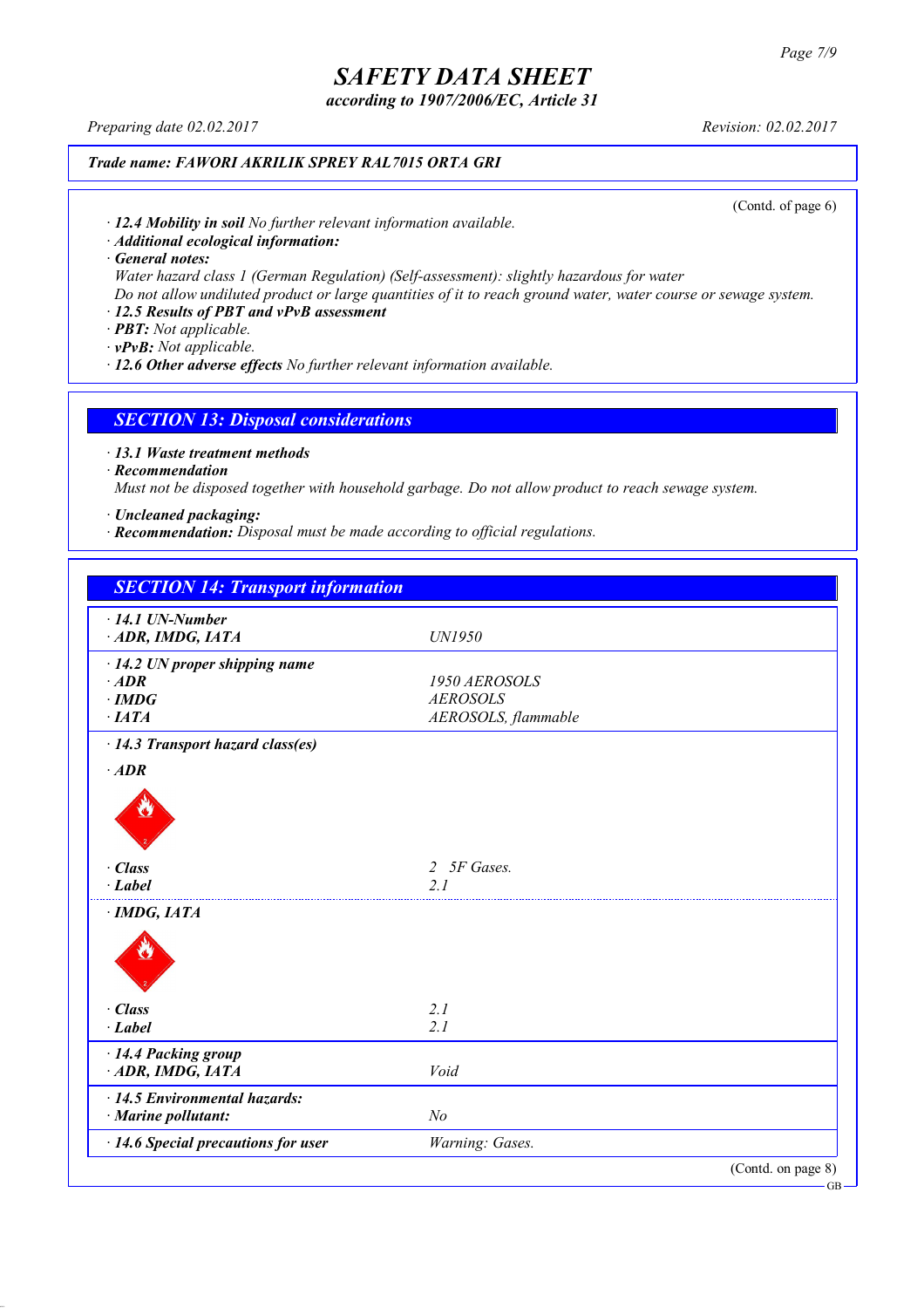*according to 1907/2006/EC, Article 31*

*Preparing date 02.02.2017 Revision: 02.02.2017*

### *Trade name: FAWORI AKRILIK SPREY RAL7015 ORTA GRI*

|                                                                                                                                 |                                                          | (Contd. of page 7) |
|---------------------------------------------------------------------------------------------------------------------------------|----------------------------------------------------------|--------------------|
| · Danger code (Kemler):<br>· EMS Number:                                                                                        | $F-D, S-U$                                               |                    |
| $\cdot$ 14.7 Transport in bulk according to Annex II of<br><b>MARPOL73/78 and the IBC Code</b>                                  | Not applicable.                                          |                    |
| · Transport/Additional information:                                                                                             |                                                          |                    |
| $\cdot$ ADR<br>Limited quantities (LO)<br>$\cdot$ Excepted quantities (EQ)<br>· Transport category<br>· Tunnel restriction code | H.<br>$Code$ $E0$<br>Not permitted as Excepted Quantity  |                    |
| $\cdot$ IMDG<br>Limited quantities (LQ)<br>$\cdot$ Excepted quantities (EQ)                                                     | II.<br>$Code$ $E0$<br>Not permitted as Excepted Quantity |                    |
| · UN "Model Regulation":                                                                                                        | UN1950, AEROSOLS, 2.1                                    |                    |

### *SECTION 15: Regulatory information*

*· 15.1 Safety, health and environmental regulations/legislation specific for the substance or mixture*

*· National regulations:*

*Class Share in %*

*NK 55.5*

*· 15.2 Chemical safety assessment: A Chemical Safety Assessment has not been carried out.*

#### *SECTION 16: Other information*

This information is based on our present knowledge. However, this shall not constitute a guarantee for any *specific product features and shall not establish a legally valid contractual relationship.*

#### *· Relevant phrases*

*H220 Extremely flammable gas. H225 Highly flammable liquid and vapour. H226 Flammable liquid and vapour. H280 Contains gas under pressure; may explode if heated. H302 Harmful if swallowed. H304 May be fatal if swallowed and enters airways. H312 Harmful in contact with skin. H315 Causes skin irritation. H319 Causes serious eye irritation. H332 Harmful if inhaled. H336 May cause drowsiness or dizziness. H400 Very toxic to aquatic life. H410 Very toxic to aquatic life with long lasting effects. · Contact: Murat Küçükkul / TSE - Safety Data Sheet preparer certified.*

*The certificate ID and date of the document: GBF-A-0-2289 / 23.03.2016*

(Contd. on page 9)

GB